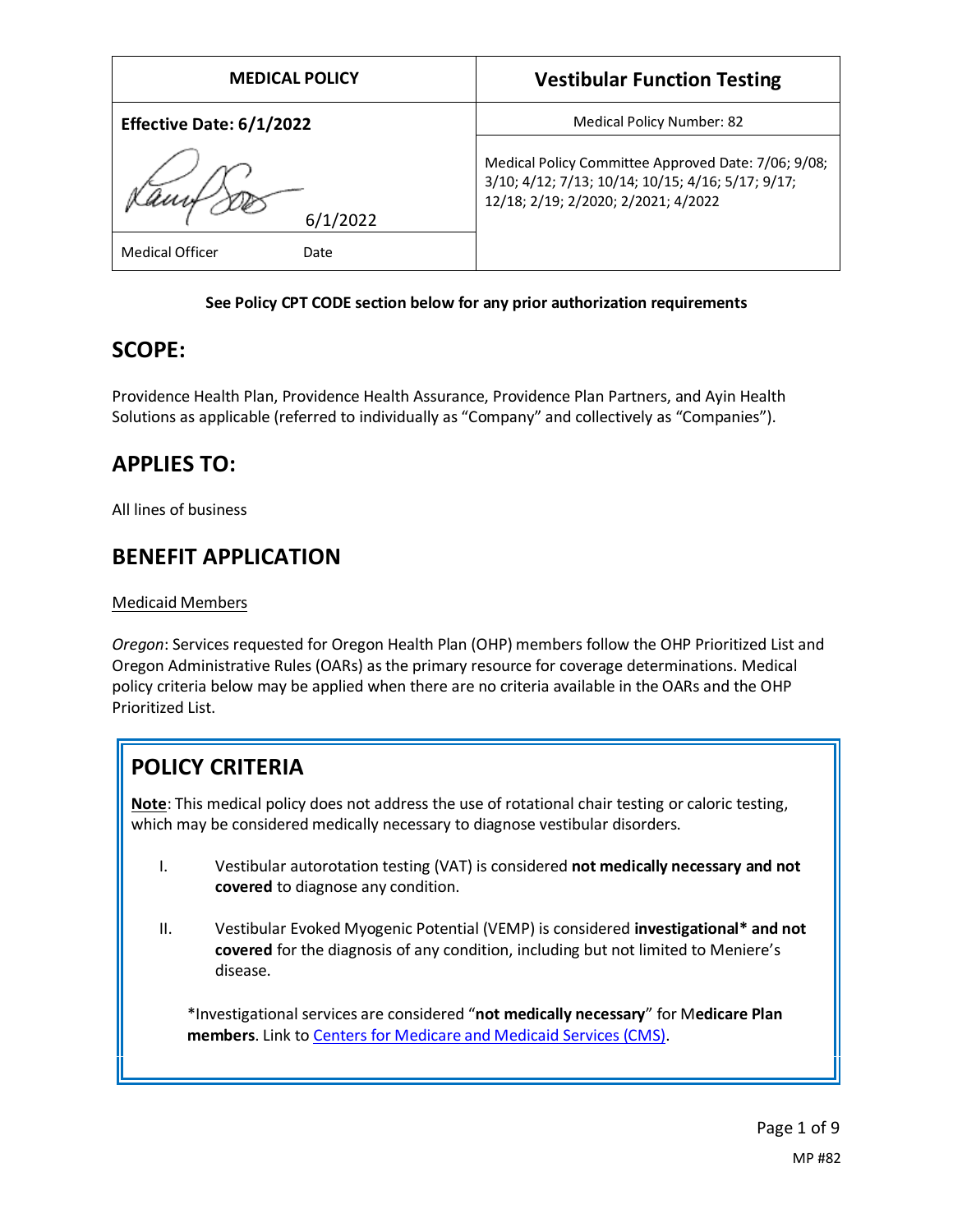## **BILLING GUIDELINES**

- There is no specific code for VAT or VEMP. Therefore, VAT or VEMP testing should be billed with the unlisted code 92700.
- Use of any 925XX code for VAT is inappropriate, including the following: 92531, 92532, 92533, 92534, 92537, 92538, 92540, 92541, 92542, 92544, 92545, 92546, 92547, and 92548.

## **CPT CODES**

| <b>All Lines of Business</b>                                                                                                                                                                                                       |                                                                                                                             |
|------------------------------------------------------------------------------------------------------------------------------------------------------------------------------------------------------------------------------------|-----------------------------------------------------------------------------------------------------------------------------|
| <b>Not Covered</b>                                                                                                                                                                                                                 |                                                                                                                             |
| 92517                                                                                                                                                                                                                              | Vestibular evoked myogenic potential (VEMP) testing, with interpretation and report;<br>cervical (cVEMP)                    |
| 92518                                                                                                                                                                                                                              | Vestibular evoked myogenic potential (VEMP) testing, with interpretation and report;<br>ocular (oVEMP)                      |
| 92519                                                                                                                                                                                                                              | Vestibular evoked myogenic potential (VEMP) testing, with interpretation and report;<br>cervical (cVEMP) and ocular (oVEMP) |
| <b>Unlisted Code</b>                                                                                                                                                                                                               |                                                                                                                             |
| All unlisted codes will be reviewed for medical necessity, correct coding, and pricing at the<br>claim level. If an unlisted code is billed related to services addressed in this policy then it<br>will be denied as not covered. |                                                                                                                             |
| 92700                                                                                                                                                                                                                              | Unlisted otorhinolaryngological service or procedure                                                                        |

## **DESCRIPTION**

#### **Vestibular System**

The vestibular system mediates a person's ability to continue looking at an object, such as another person's face, despite turning his/her head from side to side, or looking at a road sign ahead while walking. This coordination of head turning with eye movement to allow persistent fixation is known as the vestibulo-ocular reflex (VOR) and relies on the peripheral nervous system connections from the inner ear to the brain and to the eye muscles. Impairment of this reflex may lead to vertigo, dizziness and imbalance, and may indicate the presence of a vestibular disorder.

VOR response is measured primarily by a calculation called the "gain". Gain is defined as the change in the eye angle divided by the change in the head angle during the head turn, with an ideal gain of the rotational VOR being 1.0. In addition, the involuntary eye movement (nystagmus) that is a part of the VOR, is defined, in part by "phases". Nystagmus has quick phase and slow phases velocities. The slow phase component of nystagmus can be factored in while calculating the gain.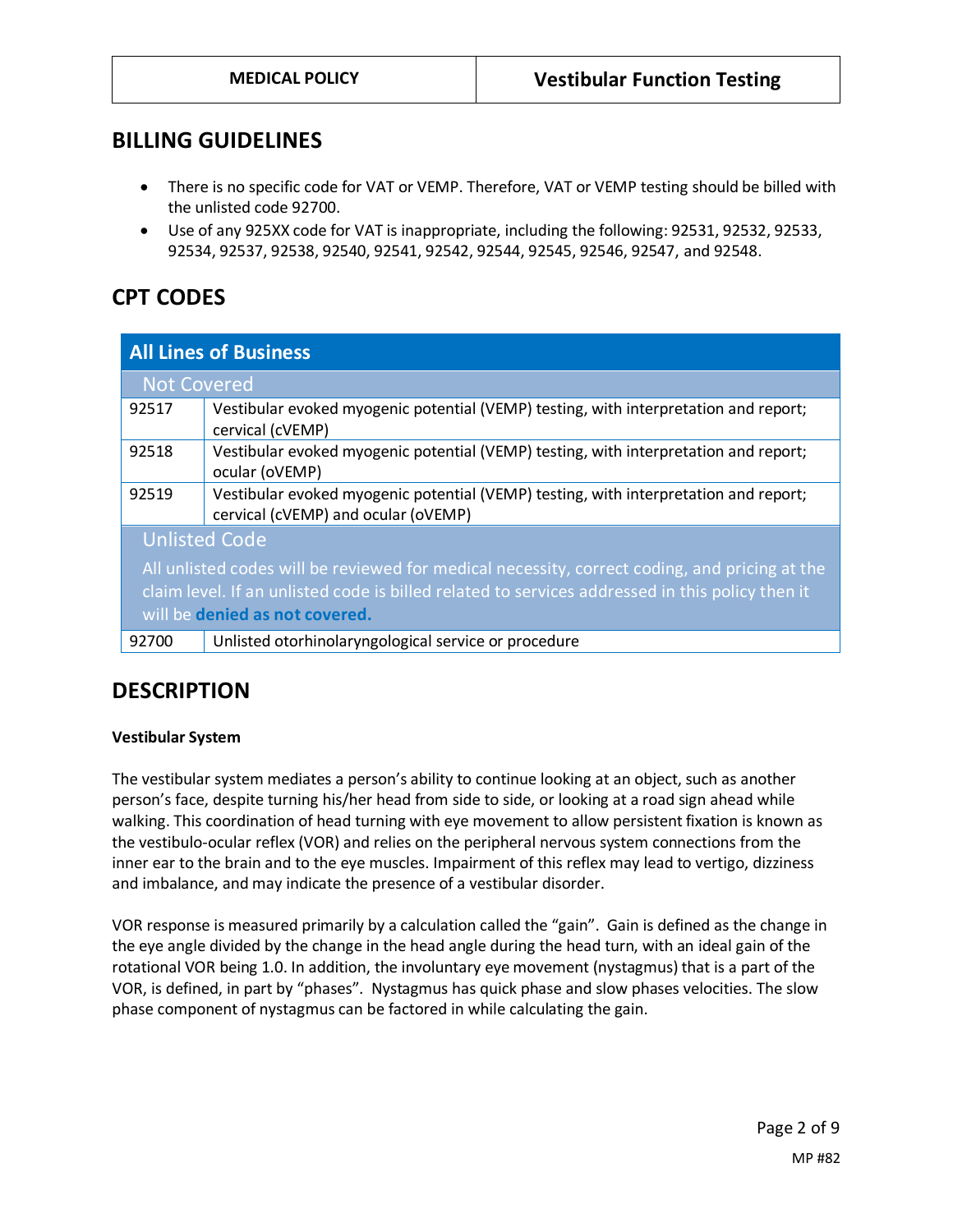#### **Vestibular Autorotation Test (VAT)**

The vestibular autorotation test (VAT), also referred to as an "active hear rotation (AHR) or "headshake" test, is a subjective diagnostic test designed to detect abnormalities in VOR function caused by defects in the peripheral nervous system and inner ear. In this test, a seated patient wears a headband with an embedded motion sensor and five electrodes are placed on the forehead and face. To establish a baseline, the patient holds their head down, to the right, and then the left with eyes closed for 20 seconds each. To assess the horizontal canals, the patient fixates on a point on the wall and moves his/her head from side to side (in a "no" motion) while maintaining fixation on a point on the wall. Over 18 seconds, the patient is asked to turn his/her head in response to a series of preset timed highfrequency tones that increase in speed. To assess the vertical canals, a similar process is repeated for vertical movements (the "yes" motion). The facial electrodes capture the movement of eye muscles with respect to the timing of tones and offer an assessment of VOR function.<sup>1</sup>

The accuracy of VAT testing is unclear, since test cannot adequately control for slippage of the head velocity sensor during fast motion or factor in the potential contribution of another compensatory eye movement reflex (the cervico-ocular reflex). Also, from a clinical perspective, it is unclear to what extent the results of this test contribute to patient management.<sup>1</sup>

VAT differs from the standard of care vestibular test known as the *rotational* or *rotary* chair test in several ways:<sup>2</sup>

- the *rotary chair* test requires a special motorized chair that swivels at a controlled rate, whereas in the VAT test the patient may be seated, but it is not a requirement and no specialized chair is used.
- the *rotary chair* test only measures the contribution of the inner ear alone to nystagmus, whereas the VAT test measures the contribution of both the inner ear and neck inputs to nystagmus.
- in the *rotary chair* test the patient's head remains in a fixed position with a component of the test uses rotating or moving stripes or dots, whereas in the VAT test the patient actively rotates their head to look at a fixed target.

This medical policy does not address the use of rotational chair testing, which may be considered medically necessary to diagnose vestibular disorders. This policy also does not address caloric testing, which may be considered medically necessary to diagnose vestibular disorders.

#### **Meniere Disease (Endolymphatic Hydrops)**

Meniere disease is an inner ear disorder that causes episodic vertigo, tinnitus, hearing loss and a feeling of ear congestion.3,4 The condition is thought to arise from the buildup of abnormal fluid (endolymph*)* in the labyrinth of the inner ear. As the body moves, endolymph stimulates receptors that coordinate the body's position and movement with the brain. In Meniere disease, endolymph buildup disrupts normal balance and hearing signals between the inner ear and the brain, causing vertigo and other symptoms.

#### **Vestibular Evoked Myogenic Potential (VEMP)**

Vestibular evoked myogenic potential (VEMP) is a short-latency electromyographic (EMG) potential, activated in response to high-intensity acoustic stimuli. It is hypothesized that VEMP is a vestibulocollic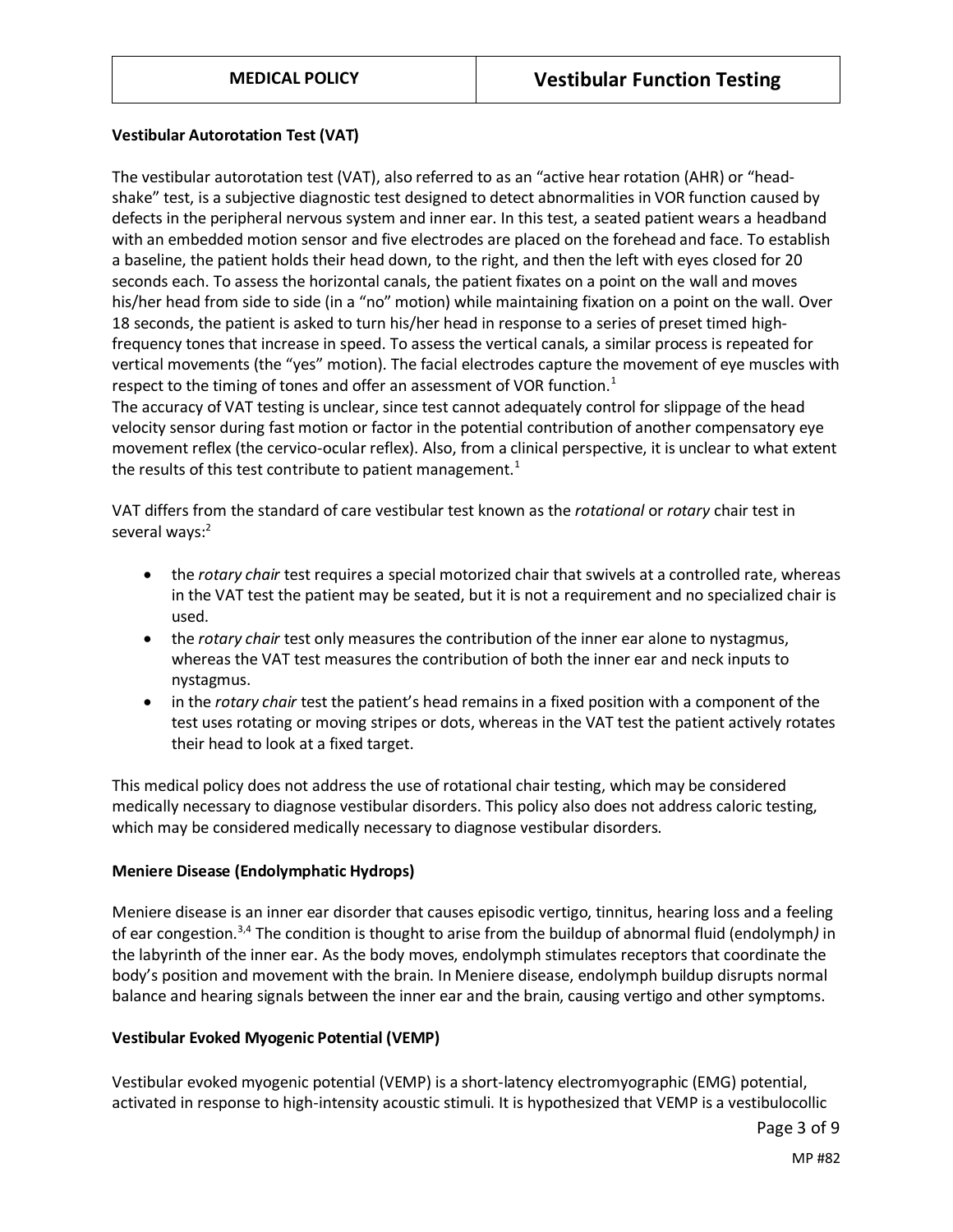reflex, the afferent limb of which arises from acoustically responsive sensory cells and neurons in the saccule, with signals conducted centrally via the inferior vestibular nerve.<sup>5</sup> Because VEMP is sensitive to structural changes in the saccule indicative of asymptomatic or presymptomatic endolymphatic hydrops, VEMP may aid in the diagnosis or monitoring of Meniere disease.<sup>6</sup>

## **REVIEW OF EVIDENCE**

A review of the ECRI, Hayes, Cochrane, and PubMed databases was conducted regarding the use of vestibular autorotation testing as a diagnostic test for vestibular conditions. Below is a summary of the available evidence identified through February 2022.

#### **Vestibular Autorotation Test (VAT)**

#### *Technology Assessment*

No systematic reviews or recent technology assessments were identified for the use of Vestibular Autorotation Test (VAT) to evaluate any vestibular disorder. One technology assessment was identified and is described below.

In 2000, Fife et al. conducted a technology assessment on behalf of the American Academy of Neurology (AAN). In the assessment of vestibular testing techniques in adults and children, the AAN reported that VAT was not accepted as an established technique, nor did it appear useful in detecting partial unilateral vestibular loss. They stated further that AHR was "probably useful", based on limited data, in detecting bilateral peripheral vestibular loss when used at frequencies above 2 Hz, especially when rotational chair testing was unavailable.

### *Nonrandomized Studies*

- In 2004, Tirelli et al. published a study that evaluated the test-retest reliability of the VAT in 16 patients using the Vorteq system.<sup>7</sup> The study reported that test was not sufficiently reliable, as there was no repeatability of the same measurements at the various frequencies, and therefore the test should not be used in clinical practice. The authors note that advantages of the head auto-rotation test by Vorteq included the ability of the test to evaluate the vestibolo-ocular reflex at high head-rotation frequencies, patients were not disturbed by the active head movements and full test protocol, and that the test is relatively brief, lasting only a few minutes. Disadvantages reported included poor test-retest inter-individual repeatability, wide standard deviations of results, heterogeneous inter-individual spread with regard to phase, and asymmetrical values at high rotation frequencies.
- In 2006, Chen et al. published a study that evaluated the diagnostic potential of VAT for patients with vertebrobasilar insufficiency (VBI), performing VAT and videonystagmography (VNG) on 73 patients with VBI and 48 patients with peripheral vestibular lesions (comparator group).<sup>8</sup> For the VAT, significantly more cases in the VBI group showed enhanced gain values compared to the comparator group (64.4% of cases versus 10.4%, respectively;  $\chi^2$  = 31.19, p < 0.01). Similarly, gain values were reduced in significantly less VBI cases than in the comparator group (15.5% of cases versus 45.8%, respectively;  $\chi^2$  = 13.82, p < 0.01). However, values for phase, asymmetry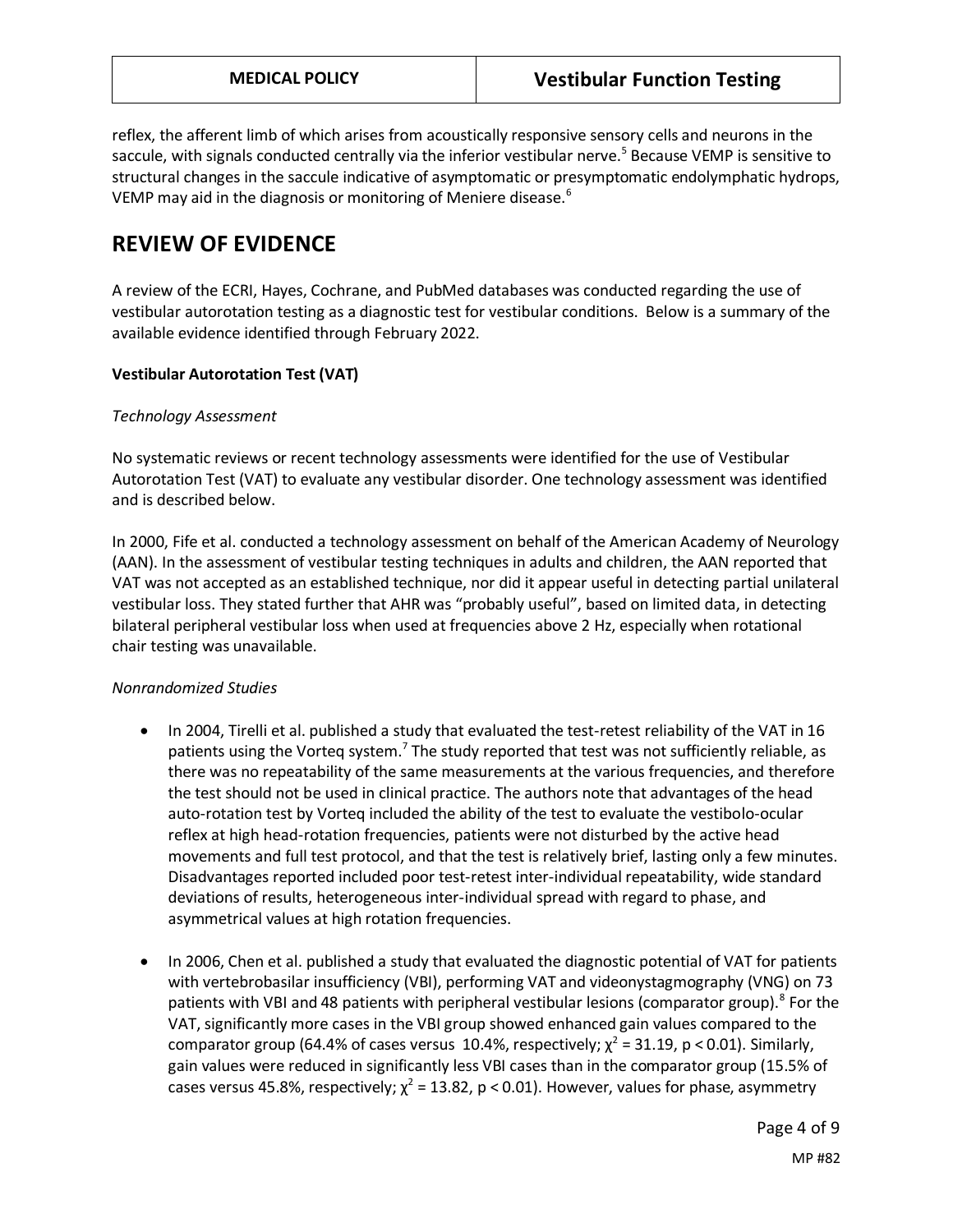and integration were not significantly different between the VBI and comparator groups. The authors concluded that the gain values generated by VAT were informative for assessing characteristics of vestibular lesions, but the phase and asymmetry values were not. Chen et al. went on to test the same 48 patients with peripheral vestibular lesions with caloric testing (CT) and then compared it to VAT in these patients. $9$  VAT and CT both showed abnormal results in 25 patients, with VAT being abnormal in 11 additional patients and CT abnormalities were found in 8 additional patients. There were only four patients with normal results of both VAT and CT. Abnormal results of VAT combined with CT were assessed in 44 (91.7%) patients, leading the authors to conclude that when used as a supplement to CT, VAT can increase the diagnostic yield for patients with peripheral vestibular disorders.

- In 2008, Blatt et al. published the results of a study that evaluated intra- and inter-rater reliability of the VAT in 98 patients reporting dizziness. A subsample of 49 individuals repeated the test for a second rater. Approximately 66% of subjects were unable to meet the performance criterion of six consecutive trials where data was displayed at frequencies higher than 3.9 Hz with coherence values held constant trial to trial. There was a good level of intrarater reliability for gain (intra-class correlation coefficient [ICC] = 0.78 [95% confidence interval [CI]: 0.69 to 0.87] to 0.95 [(95% CI: 0.93 to 0.97]). A significant difference in intra-rater reliability was found when the first three trials were compared to the last three trials for phase (ICC ranged from 0.04 [95% CI: 0.00 to 0.31] to 0.96 [95% CI: 0.93 to 0.97]) and asymmetry (ICC ranged from 0.39 [95% CI: 0.17 to 0.56] to 0.73 [95% CI: 0.32 to 0.81]). These differences were more prominent at frequencies greater than or equal to 4.3 Hz. Inter-rater reliability was good to excellent across all variables at frequencies less than or equal to 3.9 Hz. The authors noted that many patients had difficulty performing VAT. The authors concluded that reliability estimates for phase and asymmetry were significantly affected by differences in test administration, and that additional studies were needed to demonstrate the stability of the test.
- In 2008, Ozgirgin and Tarhan published the results of a small case series that assessed the use of the VAT for evaluating benign paroxysmal positional vertigo (BPPV).<sup>10</sup> This study included 20 patients who had been diagnosed as having posterior semicircular canal BPPV that were evaluated with the VAT before and after the use of the Epley maneuver for treatment. The difference between the pre-treatment and post-treatment VAT values for gain was not statistically significant for both the horizontal and vertical autorotation tests. Similar nonsignificant results were found for pre-treatment and post-treatment phase values for both the horizontal and vertical autorotation tests. The authors concluded that stimulation of the VOR caused by BPPV did not affect gain and phase values to a statistically significant degree, and the VAT values after the resolution of the patient's symptoms improved slightly but without statistical significance.
- In 2010, Gao et al. published the results of a small comparative study that evaluated the utility of VAT in the diagnosis of BPPV, comparing VAT to the standard of care caloric test in 41 patients.<sup>11</sup> The authors reported that results of VAT were abnormal in 34 (82.93%) patients with BPPV. Fourteen cases were found with abnormal vertical phase, one case with abnormal vertical gain in a total of 21 vertical semicircular canal BPPV patients. Six cases with abnormal horizontal phase lead, five cases with abnormal horizontal gain and two cases with asymmetry were found in 12 patients with horizontal semicircular canal BPPV. Phase lead was abnormal in all frequencies in four patients, and in 2-3 Hz frequencies in 21 patients. Twenty four (58.5 %)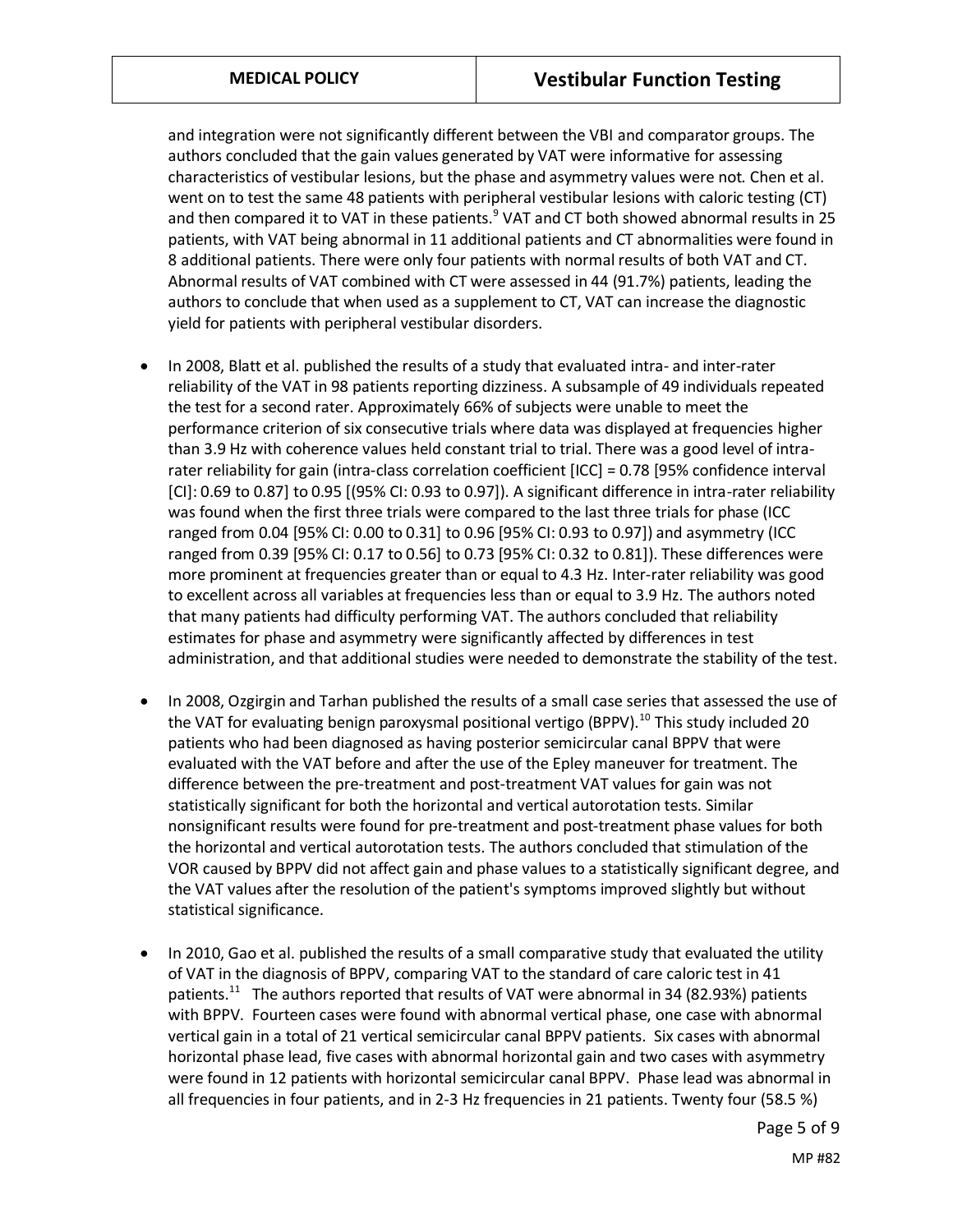patients showed abnormal canal paresis and direction preference in caloric test. Contradictory to the results published by Ozgirgin and Tarhan in 2008, the authors reported that the phase of VAT was enhanced in BPPV, especially in the 2- 3 Hz range. Authors concluded that as a supplement to caloric testing, VAT may prove helpful in the assessment of semicircular canal function.

• In 2017, Thungavelu and colleagues conducted a retrospective cohort study examining the clinical utility of VAT in treatment of vestibular migraine (VM).<sup>12</sup> The experimental group comprised 441 subjects (364 females) who had been diagnosed with VM. The control group comprised 65 subjects (31 females), excluded from which were patients with vision, hearing or balance disorders. Investigators reported significant differences in VAT results between the experimental and control group, with increases among the former in horizontal gain; horizontal phase delay, vertical gain, and vertical phase delay. The generalizability of results is limited, however, due to the study's retrospective design with data collected at a single institution in China. Investigators concluded that that VAT may aid in the diagnosis of VM, but called for larger prospective studies to validate findings.

#### *Evidence Summary*

There is not enough evidence to indicate that the use of vestibular autorotation test (VAT) is an effective test, either alone or in conjunction with standard vestibular tests, to evaluate vestibular function or disorders. There have been no randomized studies comparing the efficacy of VAT to standard tests such as caloric or rotational chair testing for any condition. In addition, a number of the small case series published have reported low reproducibility when patients were subject to more than one test, indicating that VAT is not reliable.

#### **Vestibular Evoked Myogenic Potential (VEMP)**

- In 2015, Zhang and colleagues conducted a systematic review and meta-analysis evaluating the clinical diagnostic value of VEMPs for endolymphatic hydrops (EH).<sup>13</sup> Investigators systematically searched the literature, identified eligible studies and extracted data. In total, 30 articles were included for review and analysis. Investigators calculated the pooled sensitivity, specificity, positive likelihood ration, negative likelihood ratio, diagnostic odds ratio (OR) and area under summary receiver operating characteristic curves (AUC). Pooled sensitivity and the specificity were 49 % (95 % CI: 46 % to 51 %) and 95 % (95 % CI: 94 % to 96 %), respectively. Pooled positive likelihood ratio was 18.01 (95 % CI: 9.45 to 34.29) and the pooled negative likelihood ratio was 0.54 (95 % CI: 0.47 to 0.61); AUC was 0.78 and the pooled diagnostic OR of VEMPs was 39.89 (95 % CI: 20.13 to 79.03). The generalizability of results is limited by reviewed studies' heterogeneous treatment parameters and small sample sizes of (n=6 to 114). Moreover, investigator analysis for potential publication bias revealed that the diagnostic value of VEMP for MD might be over-estimated. Investigators concluded that VEMP alone is insufficient for the diagnosis of MD, but may prove useful alongside other diagnostic tests, pending results of additional prospective studies.
- In 2020, Maia and colleagues conducted a systematic review evaluating the utility of vestibular evoked myogenic potentials in the prognosis of sudden hearing loss.<sup>14</sup> Investigators systematically searched the literature through December 2018, identified eligible studies and

Page 6 of 9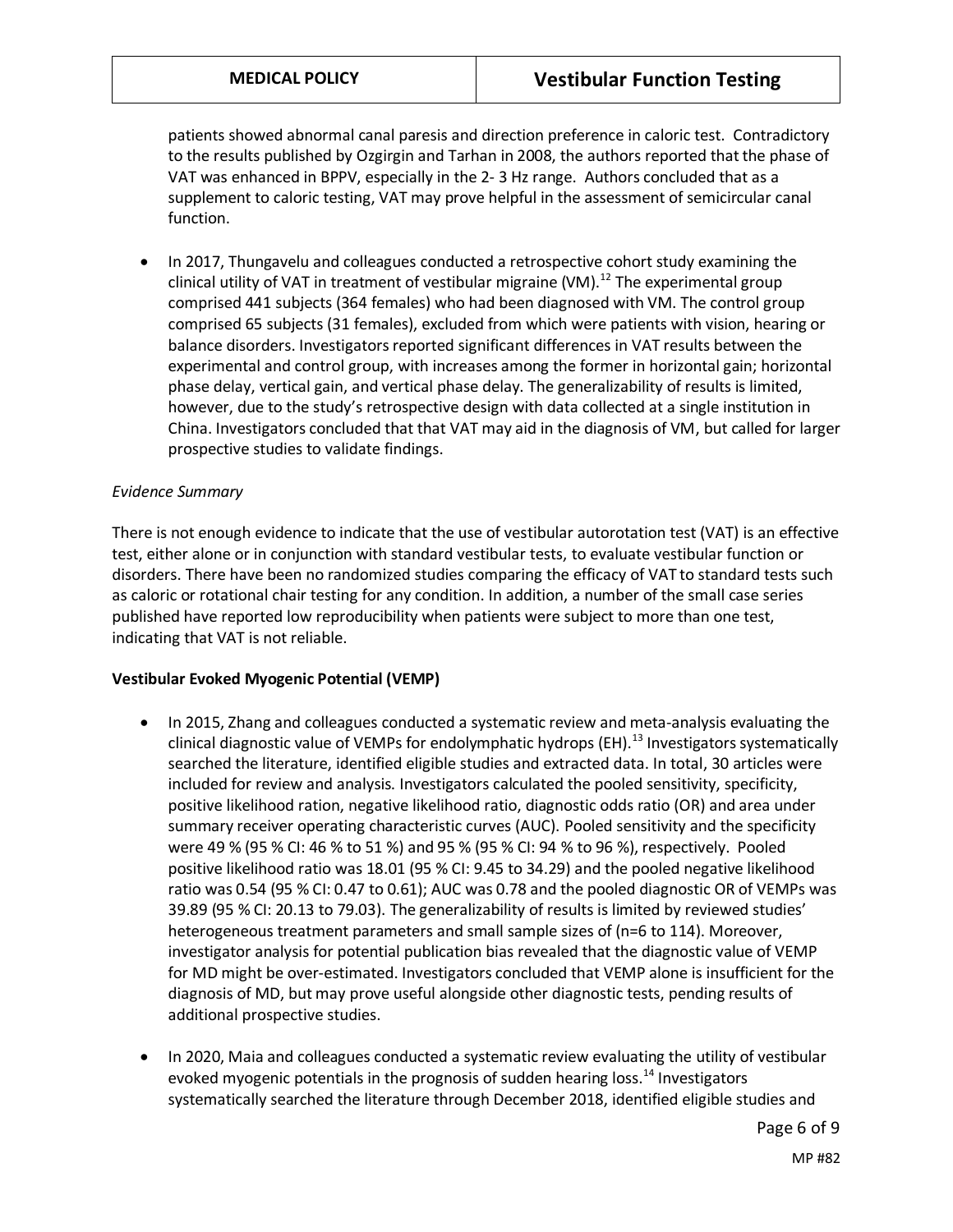extracted data. In total, 16 studies were included for review (8 prospective; 8 retrospective; 1 cross-sectional). A total of 872 patients were evaluated (50.22% males and 49.77% females) with a mean age of 51.26 years. Four hundred and twenty-six patients (50.35%) had vertigo and/or dizziness associated with sudden hearing loss. The cervical vestibular evoked myogenic potential was performed in all studies, but only seven assessed the ocular vestibular evoked myogenic potential. The cervical vestibular evoked myogenic potential showed alterations in 38.65% of 846 evaluated ears, whereas ocular vestibular evoked myogenic potential showed alterations in 47.88% of 368 evaluated ears. The hearing recovery rate was analyzed by 8 articles, with 63.4% of 410 evaluated ears showing hearing recovery. Investigators concluded that vestibular evoked myogenic potential seems to be important in the prognosis of sudden hearing loss, but noted study limitations that undermine generalizability. Limitations included a lack of high-quality studies, small sample sizes, a lack of long-term follow-up and limited patient selection criteria.

#### *Non-Randomized Studies*

Several nonrandomized studies have reported poor to inconclusive findings regarding VEMP's predictive value in diagnosing Meniere disease. 15-20

## **CLINICAL PRACTICE GUIDELINES**

No evidence-based clinical practice guidelines were identified that addressed either vestibular autorotation testing (VAT) or vestibular evoked myogenic potential (VEMP) as diagnostic tools for any condition.

# **POLICY SUMMARY**

There is insufficient published evidence to support the medical necessity of vestibular function testing. Additional studies are required to support the efficacy and validity of this testing.

## <span id="page-6-0"></span>**CENTERS FOR MEDICARE & MEDICAID SERVICES (CMS)**

As of March 7, 2022 no specific Medicare coverage policy or guidance (e.g., manual, national coverage determination [NCD], local coverage determination [LCD] article [LCA], etc.) was identified for the Company's service area which addresses vestibular function testing for any indication. In the absence of a NCD, LCD, or other Medicare policy, Medicare guidelines allow a Medicare Advantage Organization (MAO) to make coverage determinations, applying an objective, evidence-based process, based on authoritative evidence. *(Medicare Managed Care Manual, Ch. 4, §90.5)* Therefore, this Company coverage review will be applied for medical necessity decision-making.

Under Medicare, only medically reasonable and necessary services are covered *(Title XVIII of the Social Security Act, §1862(a)(1)(A))*. Procedures, devices, or other medical technologies which lack scientific evidence regarding safety and efficacy because they are investigational or experimental are considered **"not medically reasonable or necessary" for Medicare Plan members**. *(Medicare Claims Processing Manual, Ch. 23, §30 A).*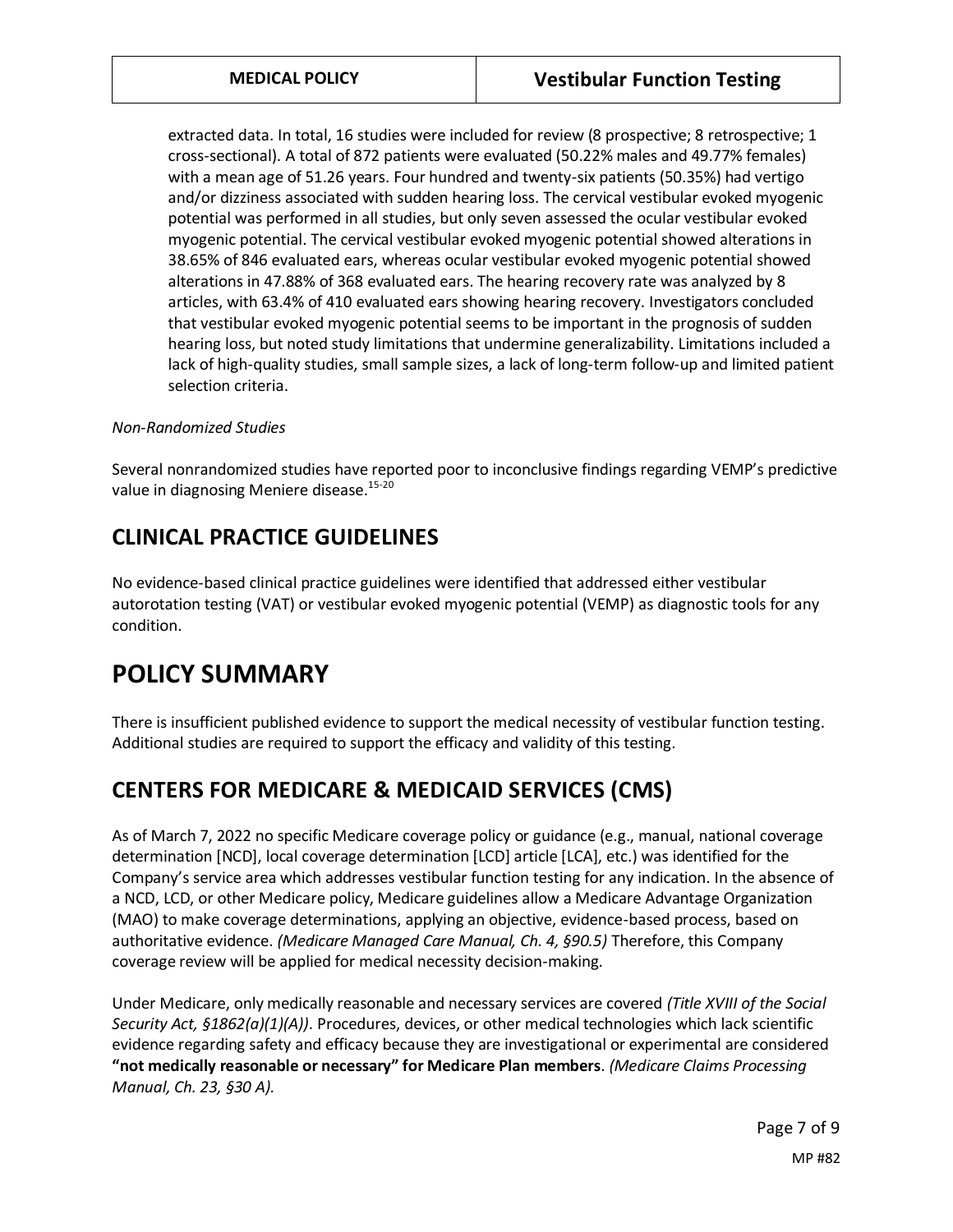## **INSTRUCTIONS FOR USE**

Company Medical Policies serve as guidance for the administration of plan benefits. Medical policies do not constitute medical advice nor a guarantee of coverage. Company Medical Policies are reviewed annually and are based upon published, peer-reviewed scientific evidence and evidence-based clinical practice guidelines that are available as of the last policy update. The Companies reserve the right to determine the application of Medical Policies and make revisions to Medical Policies at any time. Providers will be given at least 60-days notice of policy changes that are restrictive in nature.

The scope and availability of all plan benefits are determined in accordance with the applicable coverage agreement. Any conflict or variance between the terms of the coverage agreement and Company Medical Policy will be resolved in favor of the coverage agreement.

## **REGULATORY STATUS**

#### Mental Health Parity Statement

Coverage decisions are made on the basis of individualized determinations of medical necessity and the experimental or investigational character of the treatment in the individual case. In cases where medical necessity is not established by policy for specific treatment modalities, evidence not previously considered regarding the efficacy of the modality that is presented shall be given consideration to determine if the policy represents current standards of care.

## **REFERENCES**

- 1. ECRI Institute. *Vestibular autorotation test for evaluating of chronic dizziness and imbalance (archived).* 2014.
- 2. American Hearing Research Foundation. Vestibular Testing. [http://american](http://american-hearing.org/disorders/vestibular-testing/)[hearing.org/disorders/vestibular-testing/.](http://american-hearing.org/disorders/vestibular-testing/) Published 2012. Accessed 3/7/2022.
- 3. Moskowitz H, Dinces, EA,. UpToDate. Meniere disease: Evaluation, diagnosis, and management. [https://www.uptodate.com/contents/meniere](https://www.uptodate.com/contents/meniere-disease?search=meniere%20disease&source=search_result&selectedTitle=1~33&usage_type=default&display_rank=1#H1)[disease?search=meniere%20disease&source=search\\_result&selectedTitle=1~33&usage\\_type=d](https://www.uptodate.com/contents/meniere-disease?search=meniere%20disease&source=search_result&selectedTitle=1~33&usage_type=default&display_rank=1#H1) [efault&display\\_rank=1#H1.](https://www.uptodate.com/contents/meniere-disease?search=meniere%20disease&source=search_result&selectedTitle=1~33&usage_type=default&display_rank=1#H1) Accessed 3/7/2022.
- 4. U.S. Department of Health and Human Services. Ménière's Disease. [https://www.nidcd.nih.gov/health/menieres-disease.](https://www.nidcd.nih.gov/health/menieres-disease) Published 2010. Accessed 3/7/2022.
- 5. Rauch SD, Zhou G, Kujawa SG, Guinan JJ, Herrmann BS. Vestibular evoked myogenic potentials show altered tuning in patients with Meniere's disease. *Otology & Neurotology.* 2004;25(3):333- 338
- 6. Lin MY, Timmer FC, Oriel BS, et al. Vestibular evoked myogenic potentials (VEMP) can detect asymptomatic saccular hydrops. *The Laryngoscope.* 2006;116(6):987-992
- 7. Tirelli G, Bigarini S, Russolo M, Giacomarra V, Sasso F. Test-retest reliability of the VOR as measured via Vorteq in healthy subjects. *Acta otorhinolaryngologica italica.* 2004;24:58-62
- 8. Chen TS, Wang WH, Song W, Lu HH, Zuo XH, Zhang JM. [Clinical research of vestibular autorotation test for patients with vertebrobasilar insufficiency]. *Zhonghua er bi yan hou tou jing wai ke za zhi = Chinese journal of otorhinolaryngology head and neck surgery.*  2006;41(10):721-725